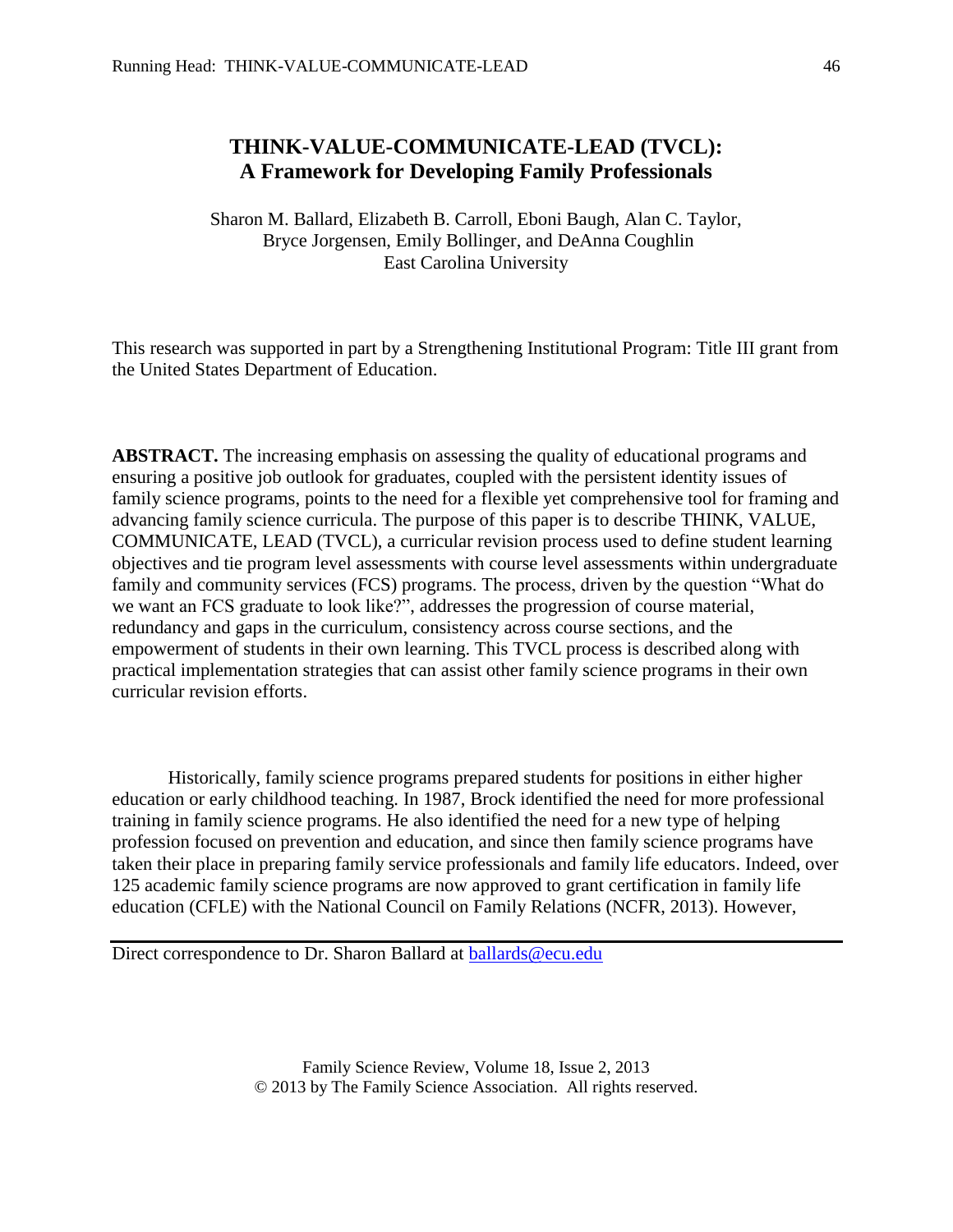family science programs still suffer from identity issues and students still have trouble explaining their discipline, questioning what they can do with a family science degree. To effectively prepare students for prevention work with families, students need an appropriate blend of knowledge, skills, and experience (Ballard & Taylor, 2012). Over the years, many have advocated that this blend of knowledge, skills, and experience occur in a logical progression of sequenced courses (Keim, 1993; Smart, Keim, Pritchard, & Herron-Miller, 1995), but ultimately, we still need to determine what we want our family science graduates to look like, how we can design programs that allow us to achieve this, and how we will measure our success.

The purpose of this paper is to describe a curricular revision process that was used to define student learning objectives and tie program level assessment with course level assessment within an undergraduate family and community services (FCS) program at a southeastern university. The program, the largest of nine programs in the department, allows students to choose from two tracks: Child Development/Early Intervention or Family Studies. The curriculum for the family studies track is approved for the CFLE credential through the NCFR. The program consistently has over 200 majors, and graduates approximately 40-50 students each semester.

This paper will first describe the TVCL model and the process used by the FCS faculty. It will then review literature that helped to answer the question that drove this curriculum revision process: "What do we want a Family and Community Services graduate to look like?" Next, this paper will outline the ways in which the FCS faculty have addressed the following objectives for the curricular revision process: (a) to ensure effective progression of course material, (b) to facilitate consistency across course sections, (c) to avoid redundancy in the curriculum, (d) to identify and address gaps in the curriculum, and (e) to empower students in their own learning.

## **Think, Value, Communicate, Lead**

Think, Value, Communicate, Lead emerged through a Title III grant to the University from the United States Department of Education that specifically provides support to strengthen institutional programs. The primary goals of the university-wide grant were to develop new or align existing planning and assessment mechanisms to enhance student learning and to develop strategies to improve students' persistence, retention, and graduation rates. A working group of six individuals representing institutional assessment and four different academic disciplines was formed. The first author, representing the College of Human Ecology, was a member of this working group.

Developing assessment systems must begin with the end in mind (Banta, Griffin, Flateby, & Kahn, 2000). In this case, the end included some common expectations for what students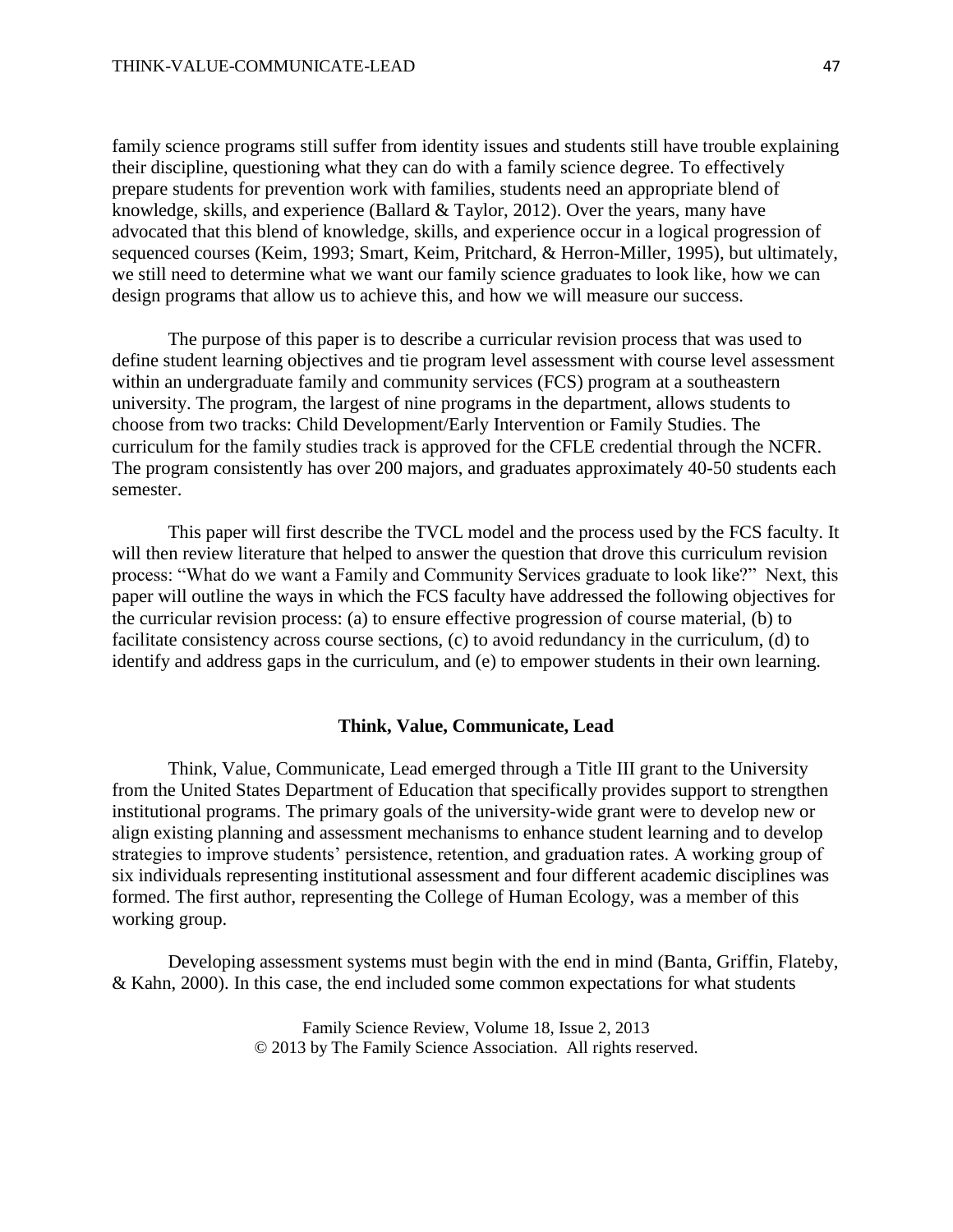should know and be able to do when they graduate from ECU. Therefore, the working group focused their efforts on designing an assessment tool to frame the student experience using four core attributes: Think, Value, Communicate and Lead (TVCL). These four attributes were adapted from general competencies and learning outcomes developed at Valencia College [\(http://valenciacollege.edu/competencies/\)](http://valenciacollege.edu/competencies/). The TVCL matrix, which was the result of this work, was adopted because of its alignment with the university's strategic plan and the flexibility with which it can fit any discipline across the university. Strategic plans are important for providing overall direction for a university, but often do not translate easily into learning outcomes. Additionally, students and faculty alike might not be able to easily recite key components of a strategic plan as it relates to desired outcomes. Conversely, "TVCL" is easy to remember and to understand in terms of what is expected of all university graduates. The expectation is that students will be able to think, to value, to communicate, and to lead in ways that are specifically defined for their discipline. Many skills such as critical thinking and communication are necessary for all graduates, but may be nuanced to fit the demands of various disciplines. The TVCL matrix provides faculty an opportunity to think about and discuss what these four attributes look like within their specific program and to design their own TVCL matrix.

Matrices are a common tool in the curricular revision process that have been used in a number of disciples including information science (Noll & Wilkins, 2002), psychology (Levy, Burton, Mickler, & Vigorito, 1999), nursing (Heinrich, Karner, Gaglione, & Lambert 2002) and engineering (Crismond & Adams, 2013). A matrix represents a single-table format that acts as an integrated framework to link learning goals and outcomes, in order to enhance the learning and teaching of a discipline (Crismond & Adams, 2013).

Matrices are an example of a three stage backward design process of curricular revision such as that developed by Wiggins and McTighe (1998). The first stage of Wiggins and McTighe's backward design process is to "Identify Desired Results" (p.9) which is achieved through the TVCL Matrix by providing a framework to define the meanings attributed to "think," "value," "communicate" and "lead" through the lens of a specific discipline. "Stage 2 – Determine Acceptable Evidence" (p. 12) is achieved through the matrix by providing a means to determine if the required knowledge and skills (i.e., the broad educational goals of the program) are actually being accomplished by the course objectives (Levy et al., 1999). The matrix also incorporates a pool of possible pedagogical concepts (Alkin, 1973) which encompasses "Stage 3 – Plan Learning Experiences and Instruction" (p. 13) of the backward design process (Wiggins & McTighe).

Matrices can help to improve undergraduate student learning and the student experience by clearly setting expectations for courses or programs, documenting the progression of course objectives towards programmatic student learning outcomes, and documenting and disseminating student learning outcomes assessment data. Although curriculum revision, curriculum mapping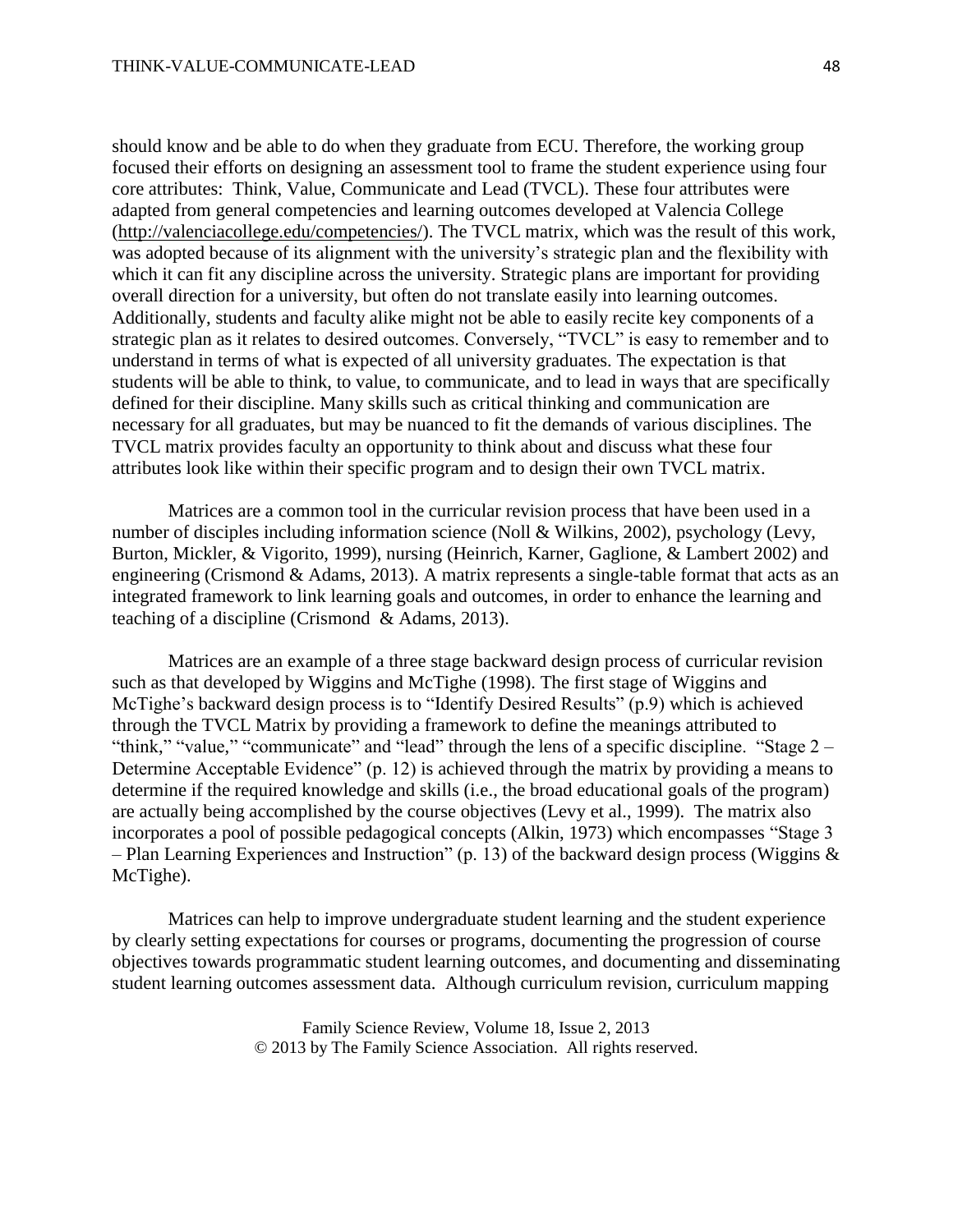and Matrices are not new concepts, the TVCL matrix provides a fresh approach that is flexible and easy for all stakeholders to use.

Ongoing needs assessment and curricular review are imperative to providing quality and cutting edge programs that meet the needs of stakeholders, including families and employers as well as students (Wang & Ashcraft, 2012). The FCS program underwent significant curricular revisions in the early and mid-2000s in which required core courses were designed based on the skill expectations and needs for family professionals in non-profit and state agencies and organizations, as determined through informal communication with community partners and intern supervisor evaluations. These revisions resulted in a structured sequence of five courses with progressively more complex and challenging service-learning or community engagement components and content leading to a capstone internship experience. Specific skills incorporated into the core courses included measuring program outcomes through the construction of logic models, developing and implementing programs, planning and organizing fundraising activities and events, and grant writing.

Although the knowledge and skills incorporated into the curriculum at that time continue to be important, there were concerns about redundancy and gaps as well as a desire to ensure that students were getting all that they needed from the program in order to be successful in working with children and families. Another concern was adherence to the curriculum as planned. As with any curriculum, over time there is curricular drift or a widening gap between the planned and approved curriculum and the curriculum that is actually taught (van der Mortel & Bird, 2010). Finally, there are changing needs of families based on societal, political, and economic shifts as well as research advances, which in turn shift employment opportunities and employer needs. For all of these reasons, the timing was right for the FCS faculty to embrace and pilot the TVCL model to see if an already strong and competitive family science curriculum could be made even better. The process of developing our own FCS matrix (see Appendix A) started by taking a macro-approach to answering the question "What do we want an FCS graduate to look like?" which is also the first step in a backward design process of curricular revisions (Wiggins & McTighe, 1998). This first step started by examining the needs of various stakeholders and reviewing relevant literature.

# **What Should an FCS Graduate Look Like?**

One of the primary determinants of what students should look like upon graduation is employment requirements and expectations. Consequently, curriculum revision must consider the needs of one of the primary stakeholders, the eventual employers (Noll & Wilkins, 2002). Employers tend to value a blend of skills, knowledge, and experience in employees (Schumacher, 2009; Taylor & Ballard, 2012). In a study of family agency directors, 45% ranked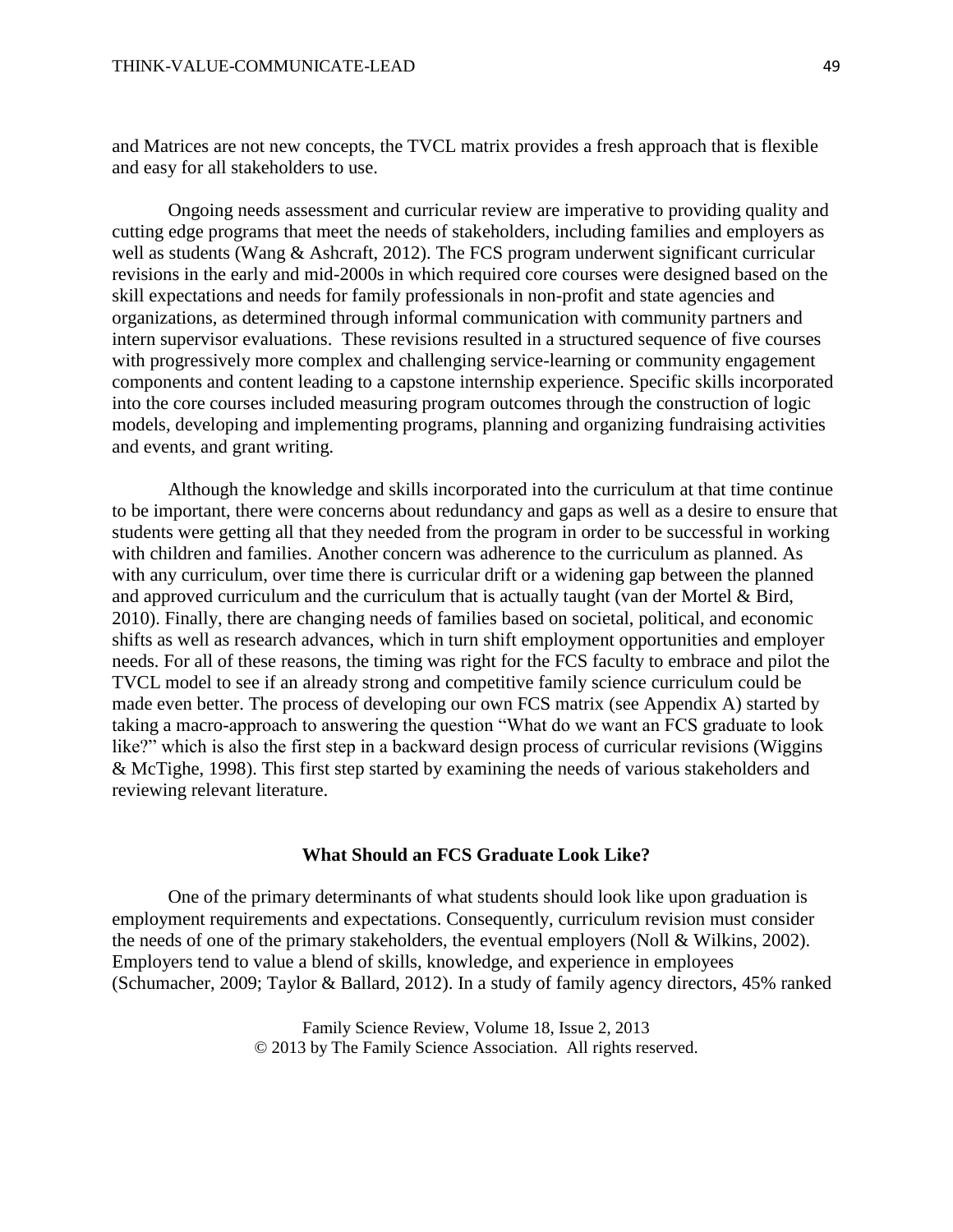skills and knowledge equally, while a comparable number (43%) reported that skills were more important than knowledge (Taylor, 2009). Group projects, service learning, and internships can provide the experience that is a vehicle for integrating skills and knowledge (Taylor & Ballard, 2012). In particular, experience working with diverse populations in a community environment is beneficial for family professionals (Taylor & Ballard, 2012).

Darling, Fleming and Cassidy (2009) investigated core competencies needed for entrylevel family life professionals through a survey of family life educators. The content areas (including strategies for applying the content) ranked most highly by family life educators were human growth and development, internal dynamics of families, and family resource management. In comparison with non-certified professionals, those professionals who were certified family life educators (CFLE) placed greater emphasis on human growth and development, internal dynamics of families, family resource management, family life education methodology, interpersonal relationships, and human sexuality. When provided a list of common FCS course content rather than specific CFLE content areas, community agency directors perceived courses covering Family Stress/Crisis; Working with Parents; Family Violence, Power, and Conflict; and Parent-Child Relationships to be most beneficial (Taylor, 2009).

Personal attributes are also important for graduates seeking employment in the family science field. Research on hiring practices of community agency directors suggested that energy, passion, motivation, professionalism, and a positive attitude were considered to be important attributes (Taylor, 2009; Taylor, Ballard, & Woodruff, 2013). These personal attributes also may help family professionals to connect with families and to stay energized about remaining in the profession.

Myers-Walls, Ballard, Darling and Myers-Bowman(2011) developed the Domains of Family Practice model which used journalistic questions to distinguish the boundaries among three family practice roles: family life education (FLE), family therapy, and family casework. Myers-Walls et al. identified the purpose of FLE as "To increase knowledge and develop skills so families may build on their strengths to function at their optimal levels" (p. 370). In order to successfully fulfill this purpose, FLEs require skills in assessing family needs and setting goals on the basis of family needs and strengths, as well as the ability to develop and implement programs that teach individuals and families the knowledge and skills that strengthen families (Myers-Wall et al., 2011).

In order for family life educators to connect with the target population and convey information in a meaningful way, interpersonal relationship skills are essential. Indeed, community agency directors identified interpersonal skills along with oral and written communication skills, flexibility, teamwork skills, ethical decision-making, and problem solving skills as all vital to success (Taylor et al., 2013). Finally, fundraising and grant writing, general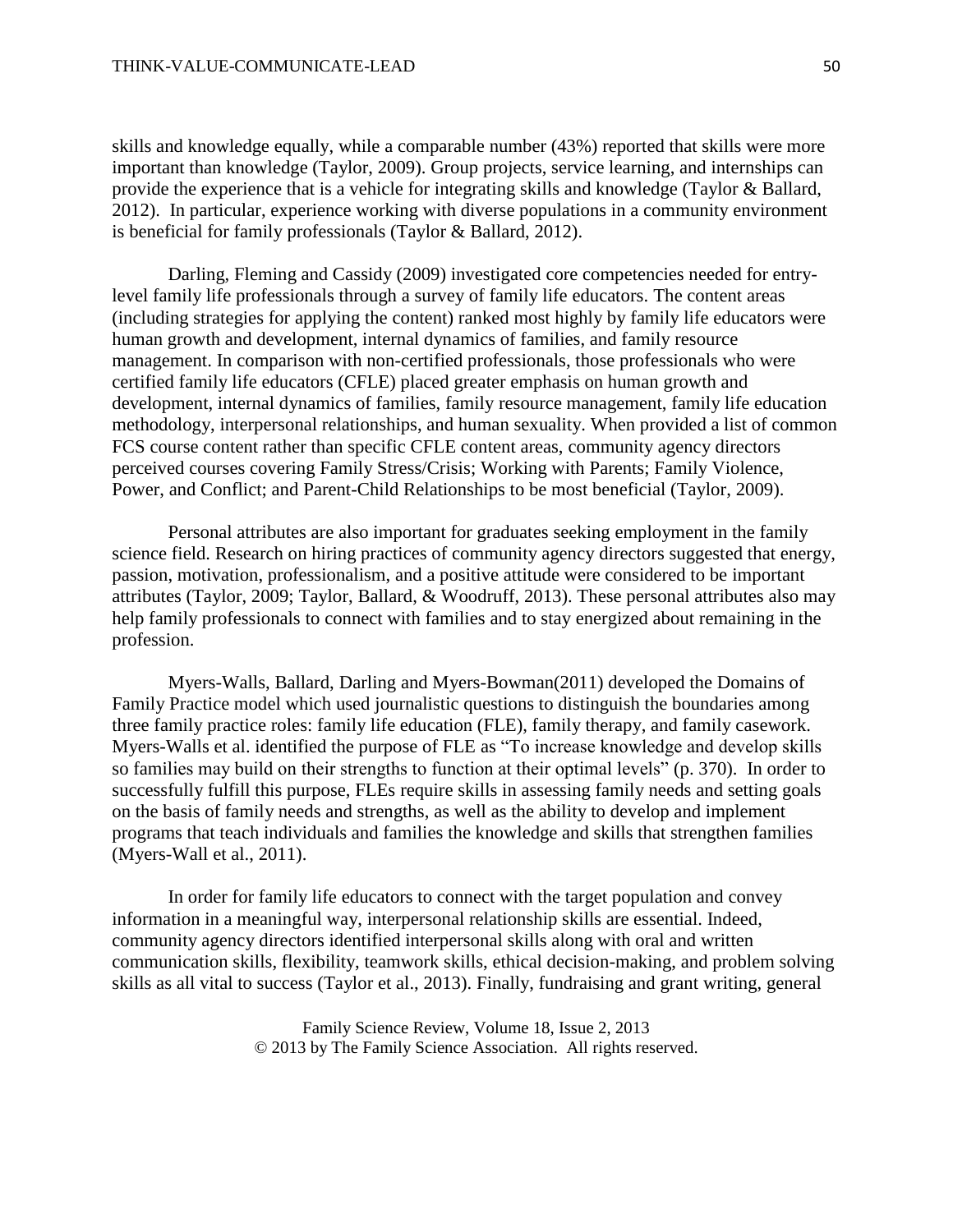leadership skills, and program evaluation were all skills identified as needed for work in nonprofit administration (Wang & Ashcraft, 2012), an area in which many of our graduates find themselves.

Overall, it is clear that family professionals should be adept in both interpersonal and intrapersonal communication skills in order to genuinely and respectfully relate to their clients, assess needs, and effectively deliver educational programs. These professionals should also be equipped with knowledge and skill in the ten CFLE content areas (see [http://www.ncfr.org/sites/default/files/downloads/news/FLE\\_Content\\_Areas\\_2011.pdf](http://www.ncfr.org/sites/default/files/downloads/news/FLE_Content_Areas_2011.pdf) for a description of the 10 CFLE content areas) as well as skills in program development and evaluation, fundraising and grant writing, and leadership (Darling et al.,, 2009; Myers-Wall et al., 2011; Taylor & Ballard, 2012; Wang & Ashcraft, 2012). The question then is how to ensure that we are preparing family professionals with the desired knowledge, skills, and experience?

#### **The FCS TVCL Matrix**

The FCS (Family and Community Services) program area faculty and authors of this paper held a day long retreat in January 2012 in order to begin the process of developing our own TVCL matrix (see Appendix). In order to further examine the desired attributes of an FCS graduate and to apply the information reviewed in the previous section of this paper to our particular program, the group had a brainstorming session using large post-it paper and markers. Generated ideas were categorized into the key portions of the core learning matrix as developed by the university committee, including THINK (content knowledge and skills), VALUE (core values necessary in FCS), COMMUNICATE (communication skills), and LEAD (necessary leadership skills and experience). This part of the process involved much healthy discussion and debate.

In addition to the relevant research and models such as the Domains of Family Practice Model (DFP) (Myers-Walls et al., 2011), faculty used both the NCFR ten content areas (which provide the framework for the certification in family life education (CFLE)) and the core body of knowledge from the American Association of Family and Consumer Sciences (AAFCS) accreditation as guidelines in developing the THINK component of the matrix. It was then decided to separate "knowledge" and "skills" in the THINK component in order to better capture the desired qualities for FCS students; many of the skills resulted directly from Taylor's research (2009) with community partners. This research also contributed to the development of the COMMUNICATE component of the matrix. For the VALUE component of the matrix, we included the three virtues that are part of the ethical decision making process developed for family life and parent educators (NCFR, 2012). In addition to these three virtues (caring, prudence, hope/optimism), the faculty agreed that inclusion of respect would encompass an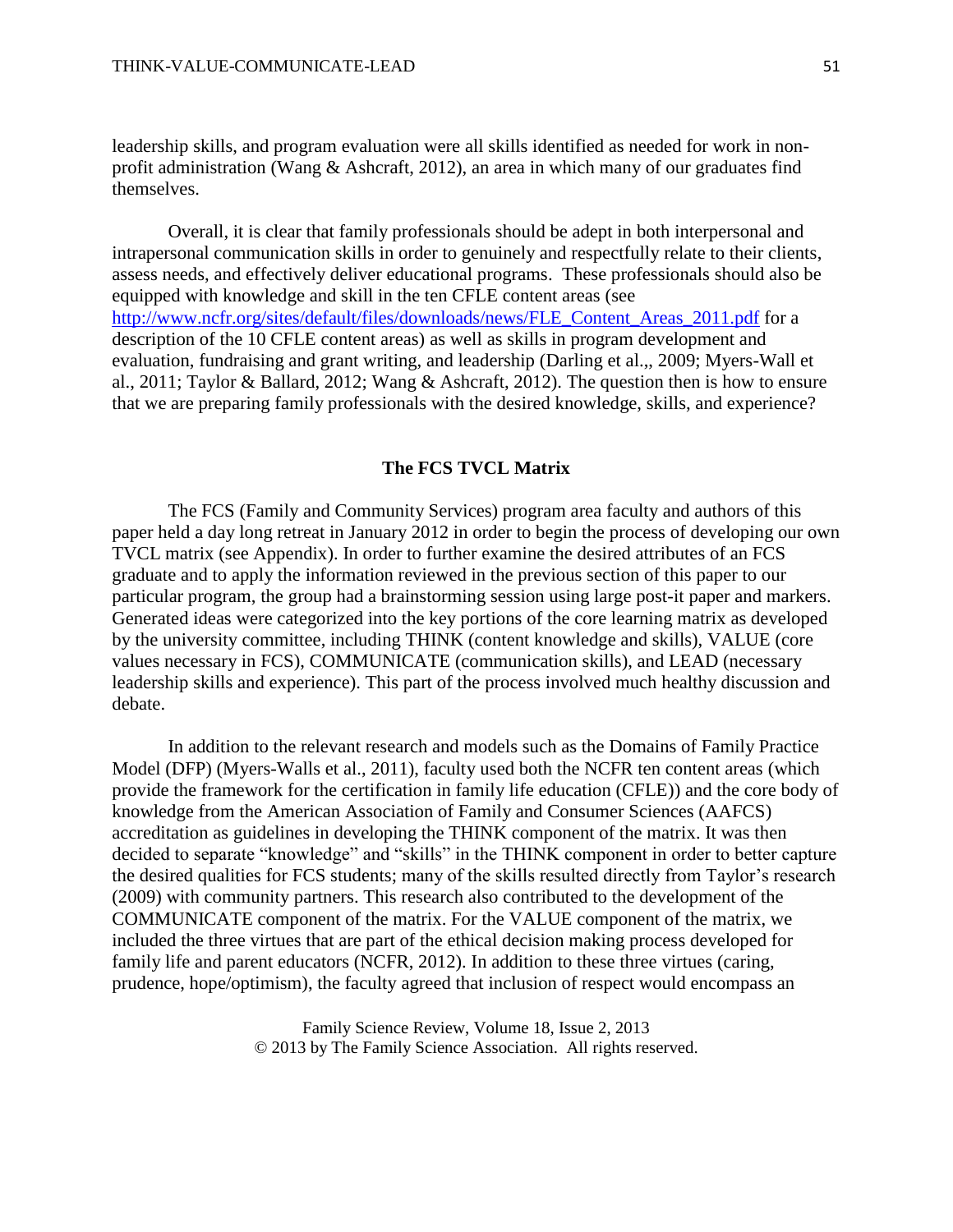appreciation of diversity and a nonjudgmental approach to working with individuals and families.

Finally, the LEAD component was developed from community partner input as well as our desire to create FCS professionals who not only lead in the workplace but within their communities. Best practices in teaching leadership include inviting guest speakers who are leaders in their field to present in class (Scheule & Sneed, 2001) and service-learning projects (Boyd, 2001). Followership and collaboration are important components of leadership (Astin & Astin, 2000) and are included in our FCS matrix. Well-structured service learning projects can provide opportunities for volunteerism in which students fulfill a "followership" role. For example, these followership roles may include supporting programs or events being led by their community partners. This collaborative approach allows students to engage in authentic and sustainable change which contributes to the development of transformational leadership (Gibson & Pason, 2003). Consequently, service-learning, along with other community-based learning strategies that can result in community engagement as well as overall leadership development (Eyler & Giles, 1999; Jacobson, Oravecz, Falk, & Osteen, 2011; Wurr & Hamilton, 2012), are captured in the FCS matrix. See Appendix for more detail on the specific FCS knowledge and skills included in the TVCL matrix.

## **Curriculum Mapping**

The student-centered focus of TVCL contributes to an effective framework for curriculum mapping to ensure positive student outcomes. A curriculum map is a visual representation of the curriculum in real time with the maps being dynamic documents that can be revisited and revised as needed (Uchiyama & Radin, 2009). The TVCL process is strength-based in that it allows faculty to identify what they are already doing well; the matrix is the vehicle of capturing and depicting what has already occurred in the classroom. With this in mind, the next step in the process was for each FCS faculty member to think about courses they teach and, without looking at the course objectives, to identify the four most important things that students should learn from that course. These were shared and refined as needed. This exercise, which corresponded with steps 2 and 3 of Wiggins and McTighe's (1998) backward design process, helped the participants to think about the core essence of each course and those components that should be included regardless of who is teaching the course. The identification of these core elements of a course and how they contribute to the TVCL matrix can assist in adding comprehensive assessment at the classroom level to the broader program assessment process, while ensuring that the critical components of each course are intentionally addressed regardless of the instructor or course section each semester.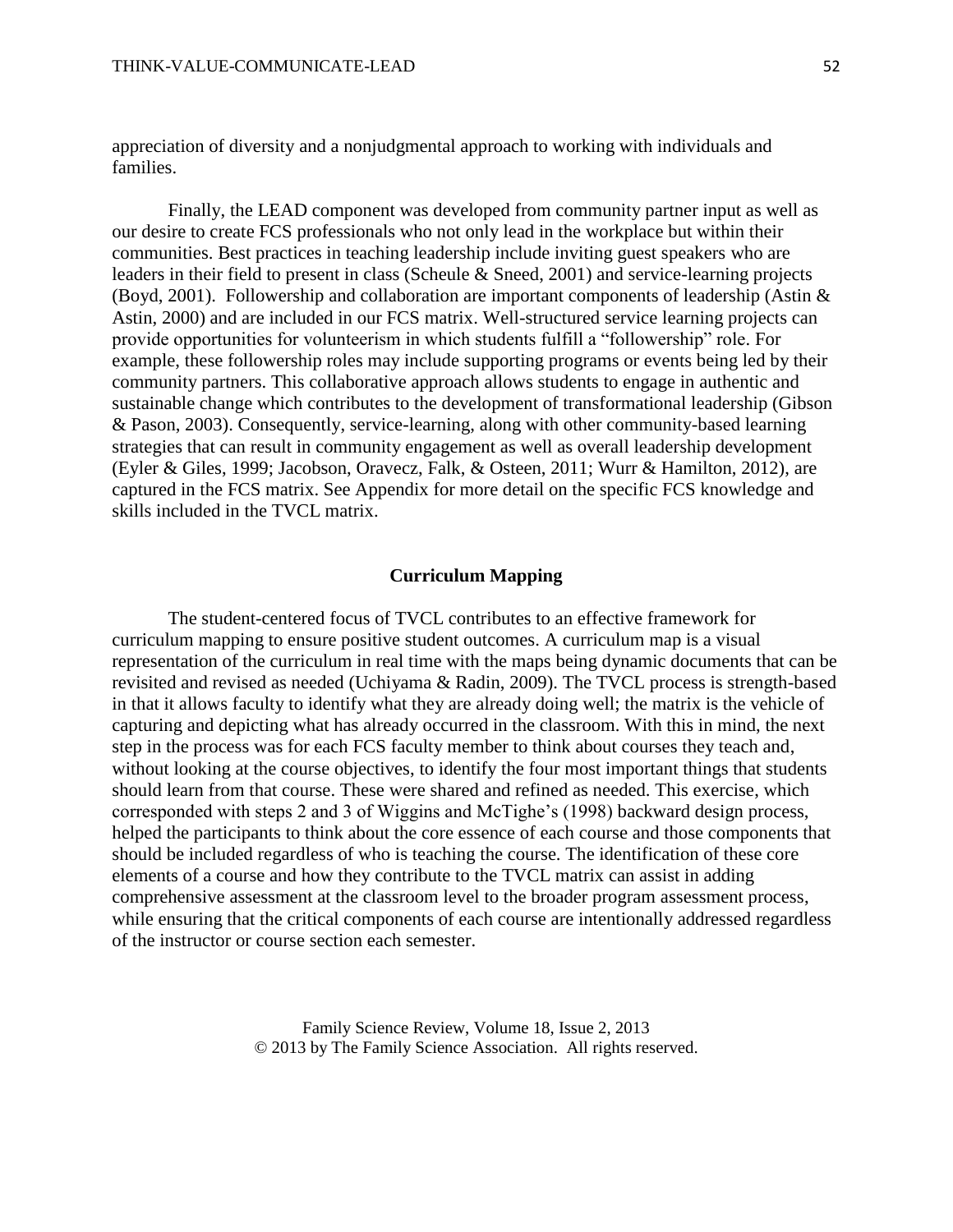The next step in the process was to complete the matrix for each course as course maps that will contribute to the overall curriculum map. This involved identifying the components of TVCL that are included in the course and the level (see description of the four levels in the next section) at which it is covered. Although still a work in progress, this curriculum mapping has allowed the faculty to examine the progression of student learning, work toward consistency across sections, identify overlaps and gaps in the curriculum, and to empower students in their own learning. All tasks are consistent with step 3 of the backward design process "plan learning experiences and instruction" (Wiggins & McTighe, 1998). Additionally, completed course level Matrices demonstrate a progression of courses toward program level outcomes used in program assessment.

#### **Progression of Course Material**

Using our TVCL matrix, the FCS faculty identified four levels in the progression of learning our course concepts: introduction, reinforcement, application, and proficiency. Course material builds sequentially; the concepts are introduced and reinforced, with opportunities for students to apply the concepts and to ultimately achieve proficiency. The faculty were very thoughtful and intentional as to the meaning ascribed to each of the levels and as a part of the process, Bloom's taxonomy (Krathwohl, 2010) was used as a guide to define appropriate levels of learning in order to provide clarification for what constitutes each term. The definitions for these levels are as follows: introduction – acquaint students with new knowledge; reinforcement – augment, increase, strengthen and/or supplement existing knowledge; application – practice, utilize, operationalize and demonstrate knowledge; and proficiency – synthesize new and existing knowledge and experience while demonstrating competence and problem solving. These definitions provided consistency across courses and ensured that we were all "speaking the same language."

The endpoint of our undergraduate program is the capstone internship which allows students to develop and demonstrate proficiency in critical areas. It was important to ensure that intentionally guiding students towards proficiency in the content areas, in values, and in skills identified in the TVCL matrix would result in a skill set desired by our community partners. Therefore, the internship evaluation form was adapted to reflect the TVCL matrix content areas, values, and skills. A draft of the new evaluation form was sent to community partners who frequently supervise our student interns, and their input was solicited with regard to whether this updated form accurately captured what they desire in a strong intern and potential entry-level employee. The feedback of the community partners was very positive overall, and their suggestions for improvement were incorporated prior to the TVCL evaluation form being adopted at the end of the fall 2012 semester.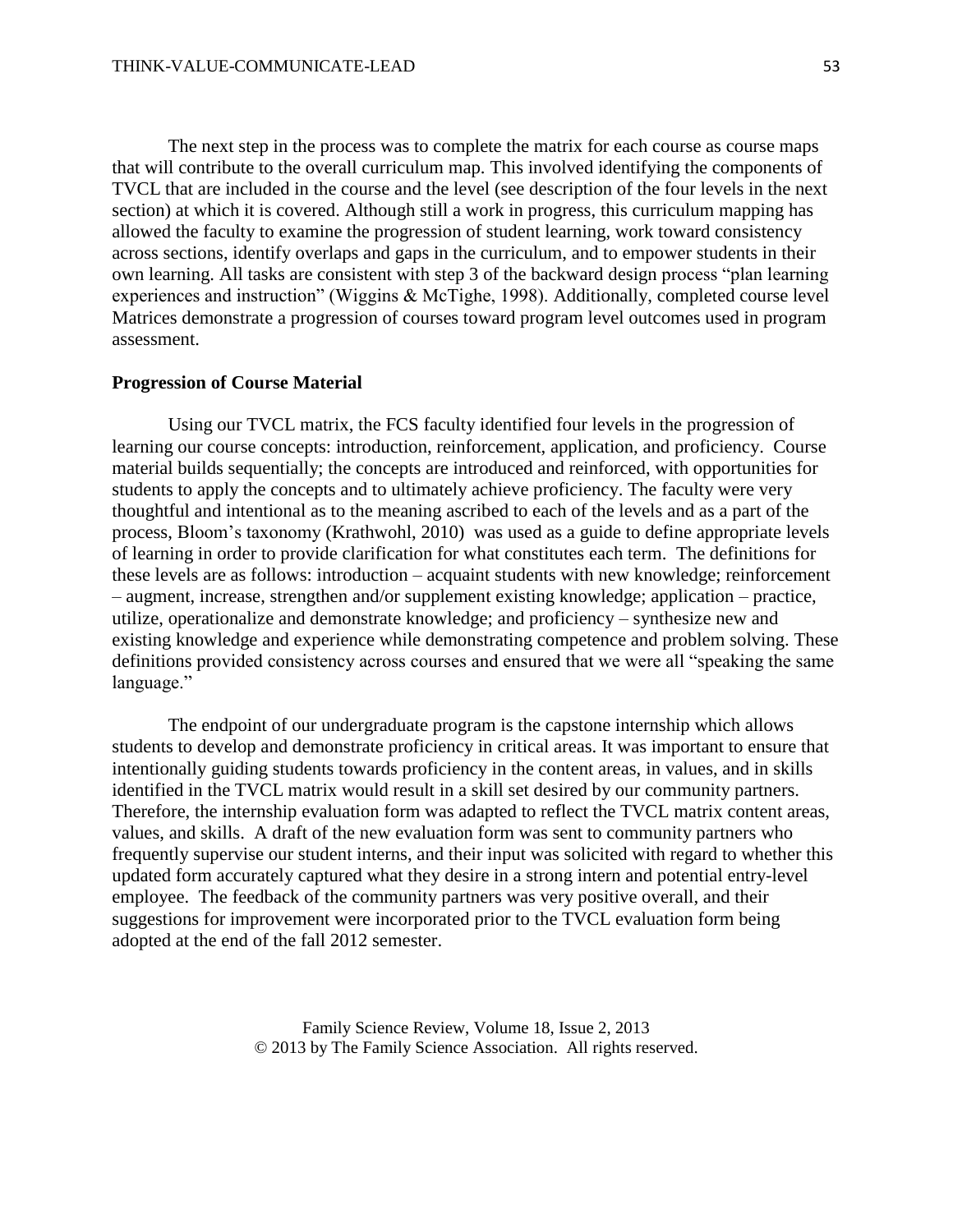#### **Consistency across Sections**

With progressive levels of learning established, it is essential that content that is to be introduced in a certain course is consistently presented in all sections of that course and that the most important concepts are taught across all sections within our department. The TVCL process can facilitate this needed uniformity across multiple course sections. "Marriage and Family Relations" is an introductory course required of all Child Development and Family Relations (CDFR) undergraduate majors and CDFR minors, and is a popular elective. There are many different instructors (including adjunct instructors and graduate students) and the course may have as many as seven or eight sections. Consequently it is important, yet challenging, to assure that this course is consistent across sections. The TVCL matrix guided the discussion of "Marriage and Family Relations" which led to course revisions (including rewriting of the syllabus and course objectives), providing for consistency of learning activities. Although it was important that the material covered be consistent, it is also important to note that faculty retained academic freedom by being given discretion in how they presented the required material.

## **Avoiding Redundancy**

In addition to addressing the progression of students and assuring consistency of material across sections, the TVCL matrix can help programs avoid redundancy across required courses and be more intentional about the content of each course. With a desire to address employer needs (e.g., Taylor, 2009; Taylor et al., 2013) and improve our students' skill set, we had an existing course entitled "Theory and Practice in Family and Community Services" which was revised as a result of this TVCL process. The course had become a repository of knowledge, theory, and skills that did not seem to fit any other course in the curriculum. When addressing this course using the TVCL matrix, faculty decided that they were guilty of the "kitchen sink approach" with a lot of duplication and inefficiencies. Faculty moved some material to other courses where there was duplication (or where it fit better) and refocused the course on grant writing, fundraising, and a few other key components that fit with the progression of student learning and the course objectives. Now, not only do students learn more with less duplication and repetition, but faculty members gain greater enjoyment from teaching the course.

### **Identifying and Addressing Gaps**

Mapping the core courses with the TVCL matrix allowed faculty to better assess gaps in the curriculum. Sharing the matrix with students provided an opportunity for them to identify areas they felt could be strengthened in their coursework. For example, students indicated that they wanted more knowledge in family process and the application of this knowledge, including skills in approaching, communicating, and working with families. Consequently, using the Domains of Family Practice Model as a guide, a current course is being revised to address the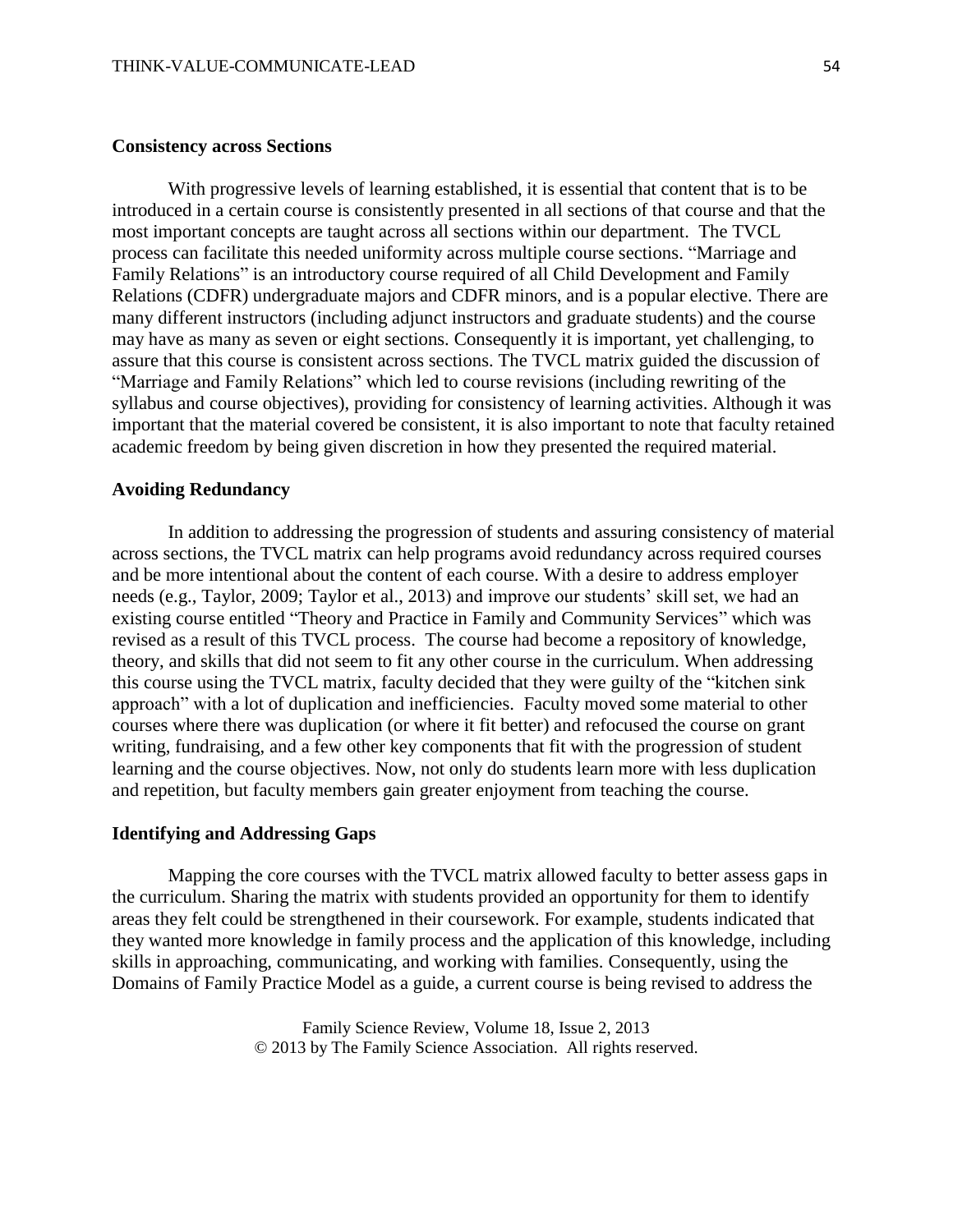why, what, how, and when of three major domains of family practice (family life education, family therapy, and family casework) (Myers-Walls et al., 2011), allowing students to apply information about current family issues to their future work with families. Students will now be able to learn about the specific issues that families face, such as divorce, while at the same time learning the role of collaborating family professionals in addressing these issues. For example, for a family going through divorce, family life educators may conduct divorce education or parenting coordination; marriage and family therapists may provide therapeutic interventions for the couple and the family; and family caseworkers may coordinate services for the new single mother or for a child who is in the middle of a custody battle. Students may take on one or more of these roles and apply knowledge and skills to the issue through case studies, role play, or problem-based learning. Redesigning this course is addressing gaps identified by the TVCL matrix as well as providing an opportunity for students to better understand the roles that they might assume in working with families and collaborating with other family professionals.

#### **Empowering Students**

The words "THINK, VALUE, COMMUNICATE, LEAD" are displayed throughout the building that houses CDFR and the FCS program. Consequently, our students had been exposed to the concept but did not initially understand the meaning behind it. In January 2013, the FCS TVCL matrix was presented to students in an upper level FCS course. To introduce the concept, students used multi-colored interlocking blocks to express what they thought an FCS graduate should look like. The four colors of the blocks represented one of the four attributes and students were instructed to conceptualize "Think, Value, Communicate, Lead" as it related to their "block students." This activity prompted students to think about the content they had learned in their courses and the way in which this content was delivered. They were then able to think about the content in terms of interlocking pieces and how these pieces fit together to contribute to the whole student.

The FCS TVCL matrix was then shared with the students and they were able to map individual success across the matrix by assessing their own level of competence for each component. After completing this in-class activity, students created bulletin boards in the classrooms relating to Think, Value, Communicate, and Lead. As a result of these activities, students reported that they finally "got it" and understood the rationale for courses and their sequencing. Student access to and knowledge of student learning outcomes at both the course and program levels will enhance transparency while improving student learning. In addition to seeing curricular connections, students were able to take ownership of their own educational experience. The TVCL matrix allowed them to share the vision of what an FCS professional looks like and how to personalize this vision to assess the program's fit with their own career goals.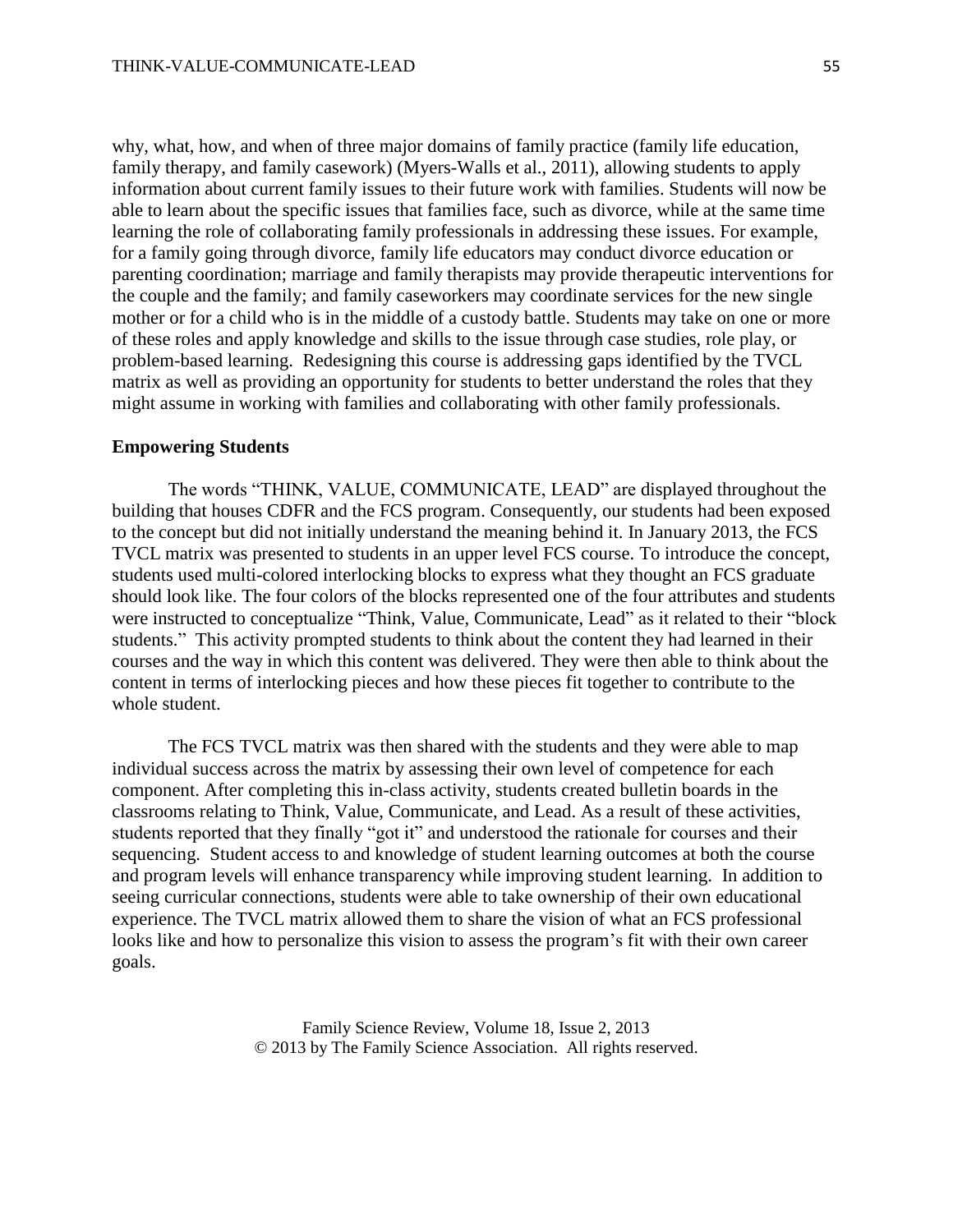## **Conclusion**

Uchiyama and Radin (2009) found an increase in collaboration and collegiality as a result of their curriculum mapping process. Similar results were found in our experience; FCS faculty enjoyed the collaborative approach used in the TVCL model, as well as the stimulating substantive discussions relative to what students should learn and what information and methods are necessary to get them to that point. These discussions and the mapping process have led to revisions in teaching and learning strategies and the development of assessment strategies to improve undergraduate student learning. Faculty more fully understand what their students look like when they finish the program by mapping individual student success across the TVCL matrix. Not only does this matrix answer questions about student learning, but it clarifies the developmental process (e.g., introduce, reinforce) for mapping and sequencing the competencies, skills, and values needed for successful transition into professional life. It also equips faculty with an understanding of what students have experienced in previous courses, and can help students see curricular connections.

There is an increased emphasis in higher education on degree efficiency, the ability of graduates to secure jobs upon graduation, and program assessment. Within family science, the TVCL matrix can be used to increase the rigor and effectiveness of our programs. By identifying overlap, the curriculum can be streamlined to increase the efficiency with which students can complete their degree. The conscious focus on skill development allows students to be more desirable as they enter the job market. The TVCL matrix, a comprehensive one-page assessment tool for curriculum mapping, can be a useful framework to facilitate the achievement of these goals of degree efficiency, program assessment, and job placement, so that our graduates can make a positive difference in the lives of individuals, children, families, and communities.

Sharon Ballard, Ph.D., CFLE, is Associate Professor and Chair of the Department of Child Development and Family Relations at East Carolina University, Greenville, NC 27858. Elizabeth B. Carroll, Ph.D. is Associate Professor in the Department of Child Development and Family Relations at East Carolina University, Greenville, NC 27858. Eboni Baugh, Ph.D., is Assistant Professor in the Department of Child Development and Family Relations at East Carolina University, Greenville, NC 27858. Allan C. Taylor, Ph.D., is Assistant Professor in the Department of Child Development and Family Relations at East Carolina University, Greenville, NC 27858. Bryce Jorgenson, Ph.D., is Assistant Professor in the Department of Child Development and Family Relations at East Carolina University, Greenville, NC 27858. Emily Bollinger, MA, is Internship Coordinator in the Department of Child Development and Family Relations at East Carolina University, Greenville, NC 27858. Deanna Coughlin, MS, is a Teaching Assistant in the Department of Child Development and Family Relations at East Carolina University, Greenville, NC 27858.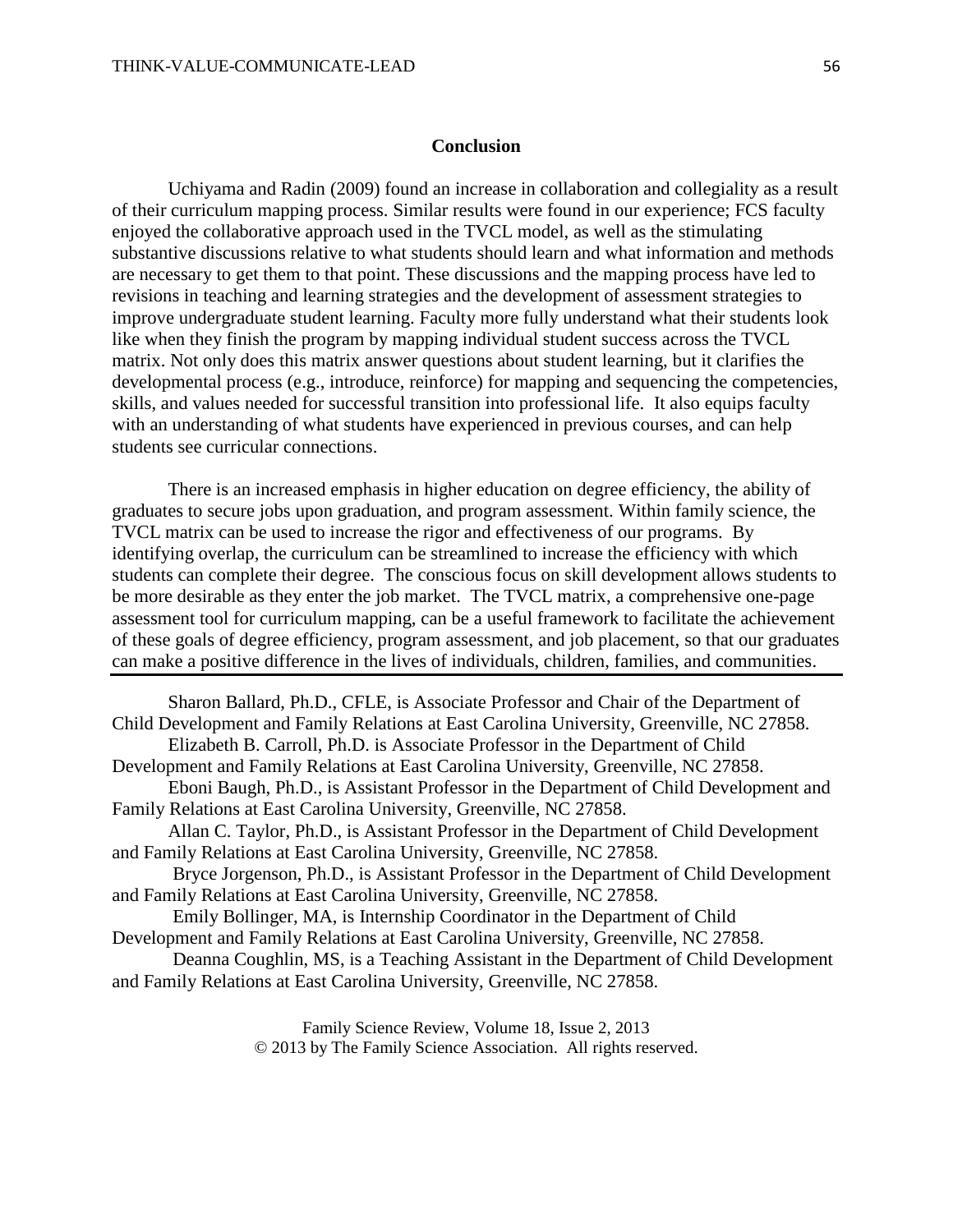#### **References**

- Alkin, M.C. (1973). Theoretical framework for the analysis of curriculum and instructional reform. *International Review of Education, 19,* 195-207.
- Astin, A. W., & Astin, H. S. (2000). *Leadership reconsidered: Engaging higher education in social change.* W. K. Kellogg Foundation. Retrieved from [http://www.wkkf.org/resource-directory/resource/2007/01/leadership-reconsidered](http://www.wkkf.org/resource-directory/resource/2007/01/leadership-reconsidered-engaging-higher-education-in-social-change)[engaging-higher-education-in-social-change](http://www.wkkf.org/resource-directory/resource/2007/01/leadership-reconsidered-engaging-higher-education-in-social-change)
- Ballard & Taylor (2013). Best practices in family life education. In S. Ballard & A. Taylor (Eds.), *Family life education with diverse populations* (pp 1-18). Thousand Oaks, CA: SAGE.
- Banta, T. W., Griffin, M., Flateby, T. L., & Kahn, S. (2009). *Three promising alternatives for assessing college students' knowledge and skills.* National Institute for Learning Outcomes Assessment. Retrieved from: http://learningoutcomesassessment.org/documents/AlternativesforAssessment.pdf
- Boyd, B. L. (2001). Bringing leadership experiences to inner-city youth. *Journal of Extension*, *39*(4), 1-5
- Brock, G. W. (1987). Family science undergraduate programs: Time for a new approach? *FamilyScience Review, 1*(1), 74-78*.*
- Darling C., A., Fleming, W. M., & Cassidy, D. (2009). Professionalization of family life education: Defining the field. *Family Relations, 58*(3), 330-345.
- Crismond, D. P., & Adams, R. S. (2013). The informed design teaching and learning matrix. *Journal of Engineering Education, 101*, 738–797.
- Eyler, J. S., & Giles, D. E., Jr. (1999). *Where's the learning in service-learning?* San Francisco, CA: Jossey-Bass.
- Family Life Education Content Areas (2011). Retrieved from [\(http://www.ncfr.org/sites/default/files/downloads/news/FLE\\_Content\\_Areas\\_2011.pdf](http://www.ncfr.org/sites/default/files/downloads/news/FLE_Content_Areas_2011.pdf)
- Gibson, F. W., & Pason, A. (2003). Levels of leadership: Developing leaders through new models, *Journal of Education for Business*, *79:1*, 23-27, doi: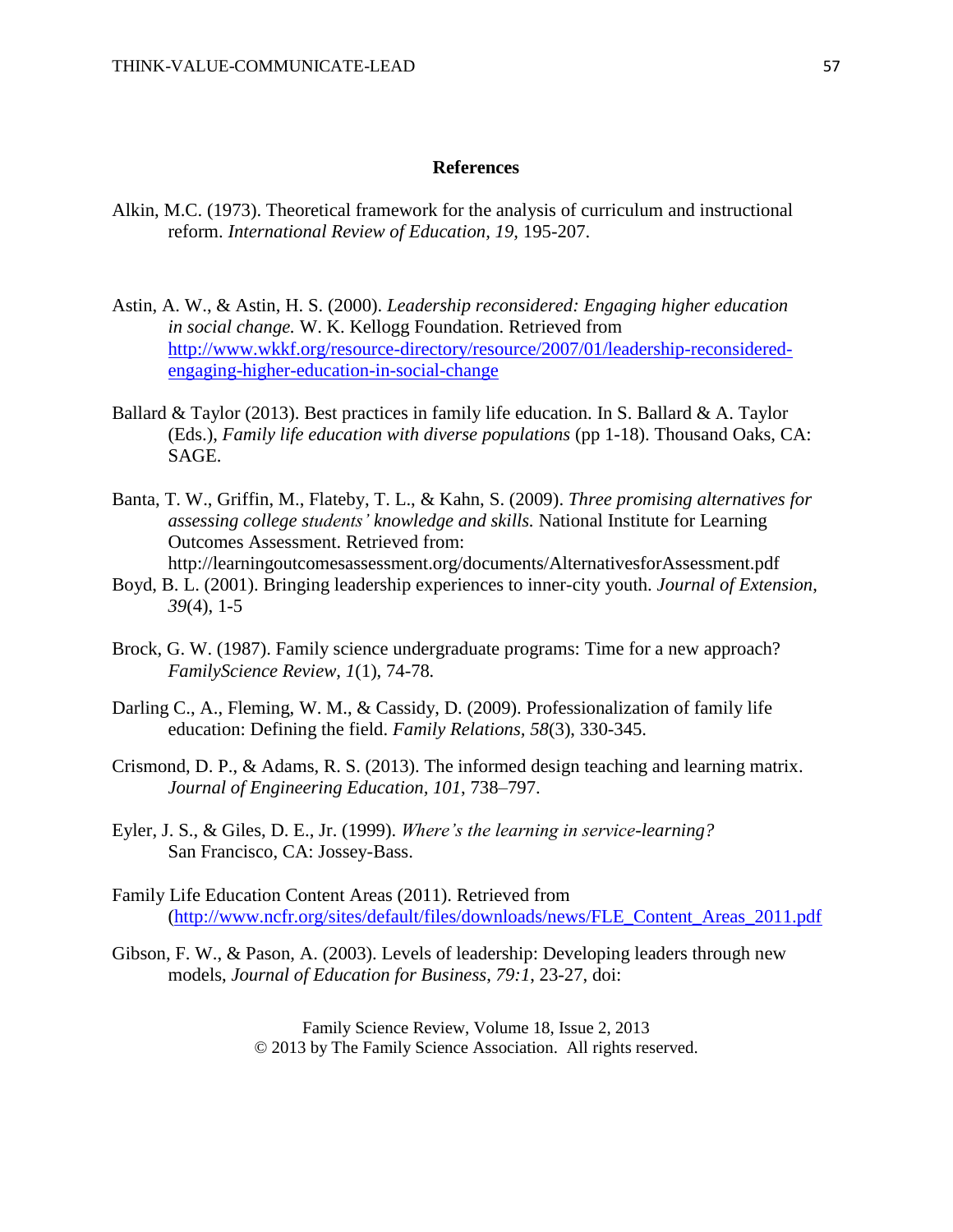10.1080/08832320309599083

- Heinrich, C. R., Karner, K. J. Gaglione, B. H., & Lambert, L. J. (2002) Order out of chaos: The use of a matrix to validate curriculum integrity. *Nurse Educator, 27,* 136-140.
- Jacobson, J. M., Oravecz, L. M., Falk, A. F., Osteen, P. (2011). Proximate outcomes of servicelearning among family studies undergraduates. *Family Science Review*, *16* (1), 22-33.
- Keim R. E. (1993). Professional practices in family science: Essential for an undergraduate course. *Family Science Review, 6*(1, 2), 73-79.
- Krathwohl, D. R. (2010). A revision of Bloom's taxonomy: An overview. *Theory into Practice, 41*(4), 212-218. DOI: 10.1207/s15430421tip4104\_2
- Levy, J., Burton, G., Mickler, S., & Vigorito, M. (1999). A curriculum matrix for psychology program review. *Teaching of Psychology, 26,* 291-294.
- Myers-Wall, J., Ballard, S. M., Darling, C. & Myers-Bowman, K. (2011). Reconceptualizing the domain and boundaries of family life education. *Family Relations, 60,* 357-372*.*NCFR (2012). *Tools for ethical thinking and practice in family life education* (3rd. ed) Minneapolis: NCFR.
- NCFR (2013). CFLE Certification: For Academic Institutions. Retrieved fro[mhttp://www.ncfr.org/cfle-certification/academic-institutions](http://www.ncfr.org/cfle-certification/academic-institutions)
- Noll, C. L. & Wilkins, M. (2002).Critical skills of IS professionals: A model for curriculum development. *Journal of Information Technology Education, 1,* 143-154.

Schumacher, S. (2009). High-potential employees. *Rock Products*, 30-32.

- Scheule, B., & Sneed, J. (2001). Teaching leadership in hospitality management programs: A model for learning from leaders. *Journal of Hospitality & Tourism Education*, *13*(2), 35- 38, doi:10.1080/10963758.2001.10696686
- Smart, L. S., Keim, R. E., Pritchard, M. E., & Herron-Miller, A. C. (1995). Professional development during college: A comparison of out-of-class experiences in two majors. *Family Science Review, 8*(3, 4), 129-141.
- Taylor, A. C. (2009, November). Preparing family studies majors to work in the community: A national analysis of family life education knowledge and skills needed to secure employment. Paper presented at the Annual Conference for the *National Council on Family Relations*, San Francisco, CA.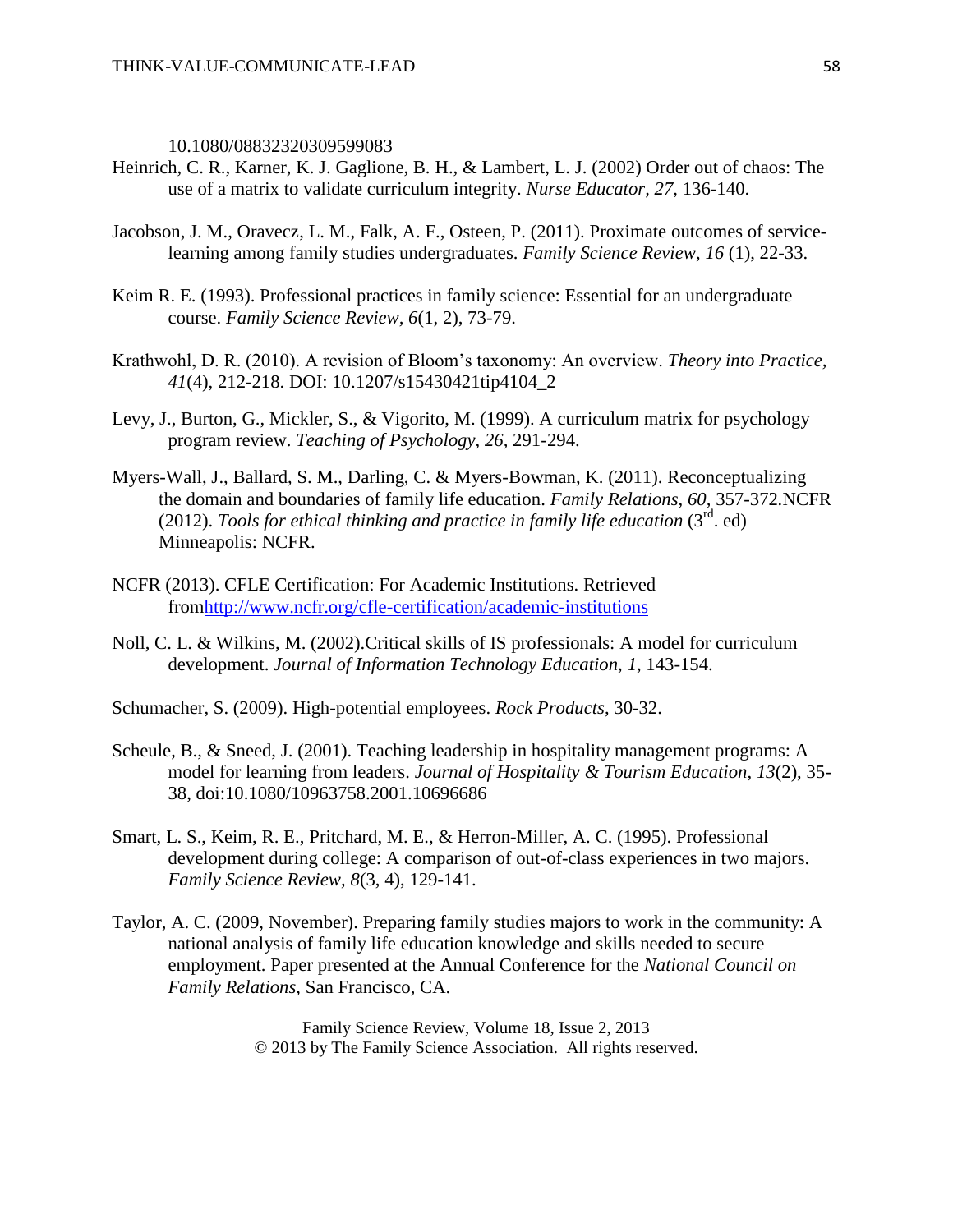- Taylor, A. C,. & Ballard, S. M. (2012). Preparing family life educators to work with diverse populations. In S. Ballard & A. Taylor (Eds.), *Family life education with diverse populations,* (pp 285-399). Thousand Oaks, CA: SAGE.
- Taylor, A. C., Ballard, S. M., & Woodruff, C. (2013, Under Review). The hiring practices of community human service agency directors: Evaluating new graduates' skills, knowledge and experience. Manuscript submitted for review to the *Journal of Social Work Education* (September, 2013).
- Uchiyama, K., & Radin, J. L. (2009). Curriculum Mapping in Higher Education: A Vehicle for Collaboration. *Innovative Higher Education*, *33*(4), 271-280. Doi:10.1007/s10755-008- 9078-8
- Valencia College (2014). Student core competencies and general education outcomes. Retrieved from<http://valenciacollege.edu/competencies/>
- van der Mortel, T. F., & Bird, J. L., (2010). Continuous curriculum review in a bachelor of nursing program: Preventing curriculum drift and improving quality. *Journal of Nursing Education, 49*(10), 592-595. Doi:http://dx.doi.org/10.3928/01484834-20100730-05
- Wang, L., & Ashcraft, R. F. (2012). Needs Assessment and Curriculum Mapping Enhancing Management Skills of the Nonprofit Workforce. *Nonprofit Management & Leadership* 23 (1), 121-136.

Wiggins, G., & McTighe, J. (1998). *Understanding by design*. Alexandria, VA: ASCD.

Wurr, A. J., & Hamilton, C. H. (2012). Leadership development in service-learning: An exploratory investigation. *Journal of Higher Education Outreach and Engagement*, *16* (2), 213-239